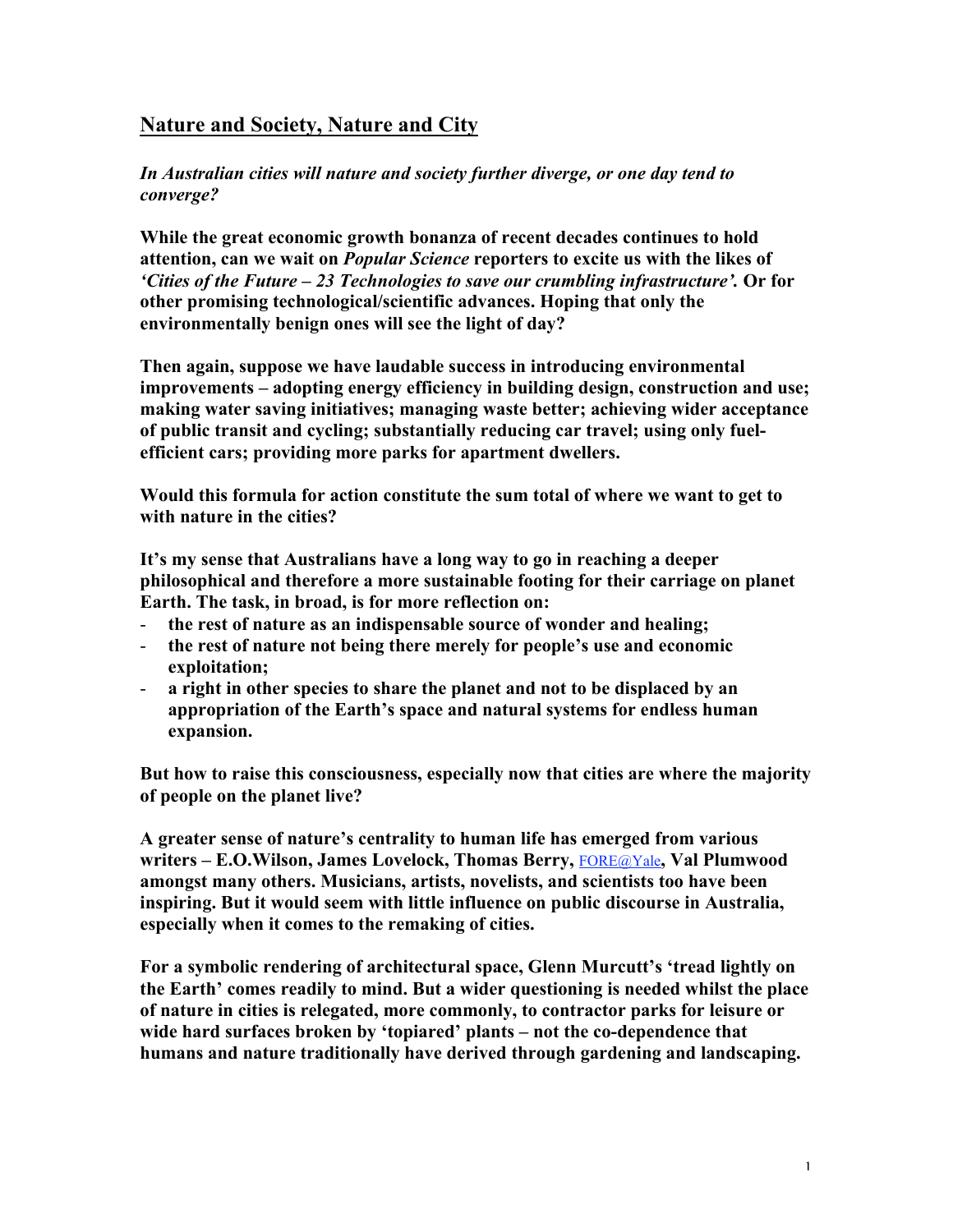This ('Mainstream') era characterized by the dominance of economic solutions ('production and consumption expansion unbounded') has society in thrall. Incorporated in its all-pervasive 'solutions' are attitudes to population growth ('global, or at least Australian numbers and immigration levels are not a concern'); and techno-scientific pulses ('advances are an unquestioned blessing and can be the answer to most if not all problems').

However attractive many of the achievements of this contemporary drive are, questions remain: does it involve too much of a draw-down on the planet's capacity; and can the Earth go on supporting the richness of evolutionary life in which humans have thrived during the Cenozoic Era?

For their part, cities have been heralded as the 'center and symbol of our times', 'the grandest physical expressions of our humanity', and in our neo-liberal myopic world, 'the growth engines of society'.

So it's no surprise that a recurrent theme of city planning is how to fit more people into areas of the highest and most visible concentration of service, business and government activities - typically CBD's and their surrounds. And to do so by the creation of higher density enclaves, often using recent projections of high population growth opportunistically as a justification for 'transforming Australian cities'.

If the perception of nature as under threat is to be a focus of city lives, the task at hand is surely more than a simple choice of 'build up or out', which is how the issue is usually presented.

Eminent nature philosopher, Thomas Berry, observed, 'Because we live in a humanmade environment, the challenge is how to keep… immediacy with the natural world and to establish a traditional wisdom that deepens our understanding of the experience'.

In short, we are faced with building a widespread recognition in society of the fecundity and benefits of nature-consciousness.

So will the occasional trip to the outback, or Antarctica, or a walk in a park, or even the occasional view from a high window onto a tidily landscaped patch, be sufficient to the hour? Somehow I doubt it.

Here are some pointers to that 'something more':

\* By good luck or design, Australians have created elements of a green world where nature enters our lives as a matter of course. Dating back well before the first world war, and based on practices of egalitarianism, co-operation, wealth distribution, a *modest* abode with access to a nearby patch of nature inviting personal use was considered a fair thing. It would be risky to attempt to replace this achievement holus-bolus with some other admittedly successful alternatives imported from places established in other periods of history.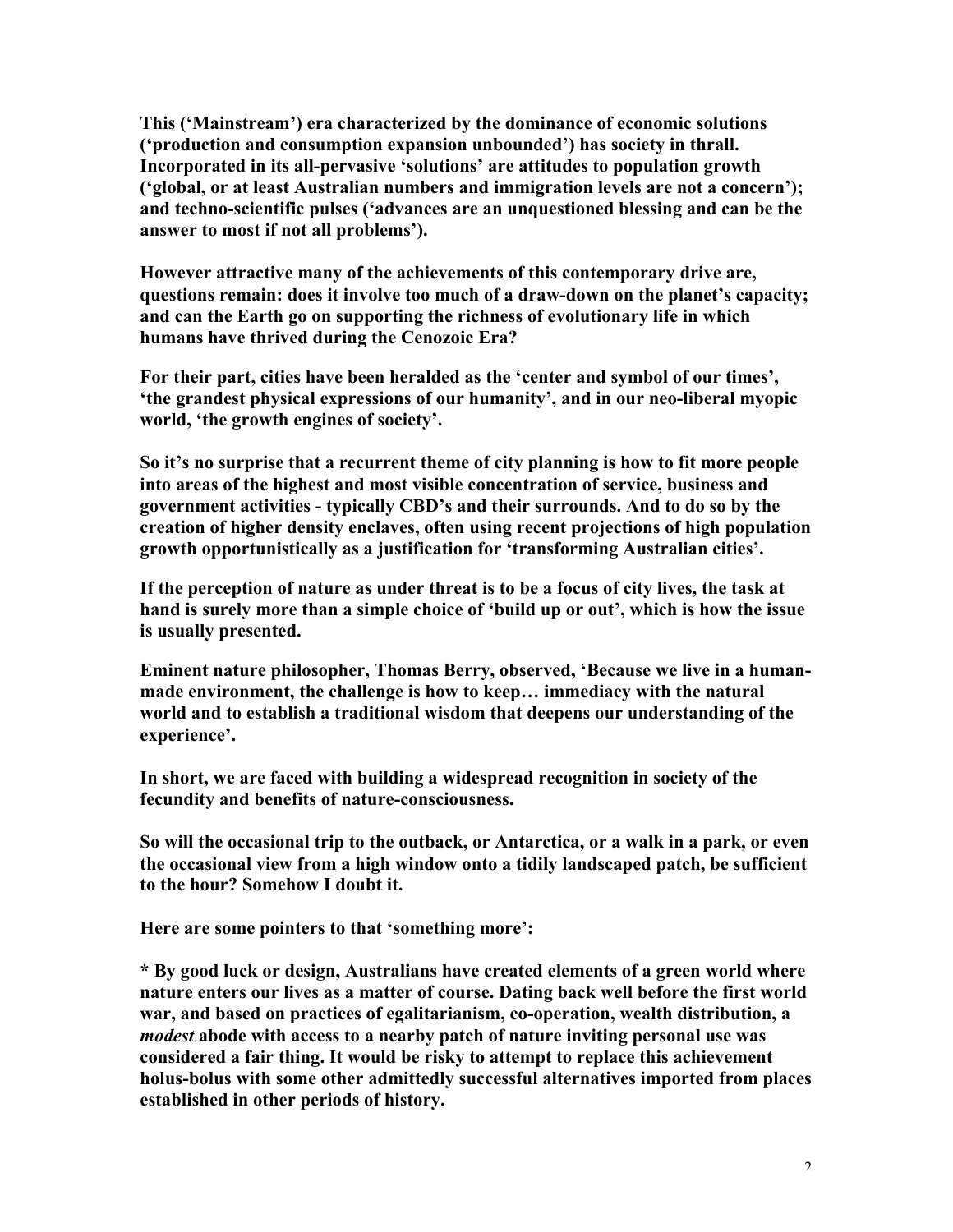\* Personally, a favorite story of mine is to re-tell a neighbor's inspired comment. She had bought a house with a dozen, already established large trees. After her house had been damaged by a falling, large eucalyptus branch during a wild storm, she ruminated: 'I've thought for a while of taking out the big trees, but where will the birds go?'

\* Then the myriad experiences of those who have taken to all kinds of gardening. The many food-producing home gardeners; garden clubs working to restore remnant plant communities, to establish green corridors, or more magically, to bring back the land's built-over natural contours. Or the small-scale school gardening exercise described by writer Denise Gadd that 'snowballed into a fullscale environmental campaign involving the whole school.'

\* Talking of residential parks, can we do them better? Architectural journalist, Elizabeth Farrelly can only find one since the 90's that gets the nod in Sydney, Surry Hills Moore Park Gardens:'its sophisticated and varied composition, myriad walkways, luscious planting, parks, pools and established delis..' Further, can we change our notion of residential subdivisions: start by laying out a park, and then adding houses. It's an approach that has sometimes produced fine settings for housing in Melbourne.

\* There are the health dimensions of living with a deeper sense of nature in our lives. E.O.Wilson explores the notion of biophilia, an indication of which is '……a positive effect of the natural world and other organisms on health.' So is it doing people a favour separating them from ongoing contact with the natural world, especially in city jobs where the outside world can be treated as a distraction?

Then there are the fine works from landscape designers such as Ian McHarg, Michael Hough, and others. Not forgetting (as told by Mary White, Peter Fisher and others) Australia's particular gift to the world of its unique landscapes that deserve to be celebrated, not only in tourist guides but wherever we can have their presence to hand.

Ebenezer Howard's 'Garden Cities' is a wonderful experiment that for today speaks to us of the need for life-work-nature integration. Economic geographer, Kevin O'Connor, with his 'five Melbournes' concept, and other leading exponents of multi-centered city form, could be leading the discussion back to a more practical base for what can be achieved with a local/sub-metropolitan focus.

Working in this way, there's no need to deny the occasional provision of higher density accommodation. Nor does it validate sterile, minimalist landscapes for 'new suburbia', taking up valuable grasslands and market gardens while perhaps moving city edges towards fire-threatened areas. They are Mainstream's residential ideal, combining the shared interests of wealthier outer-ring residents, edge developers, highway builders, power companies, and the auto and oil industries. But it *does*